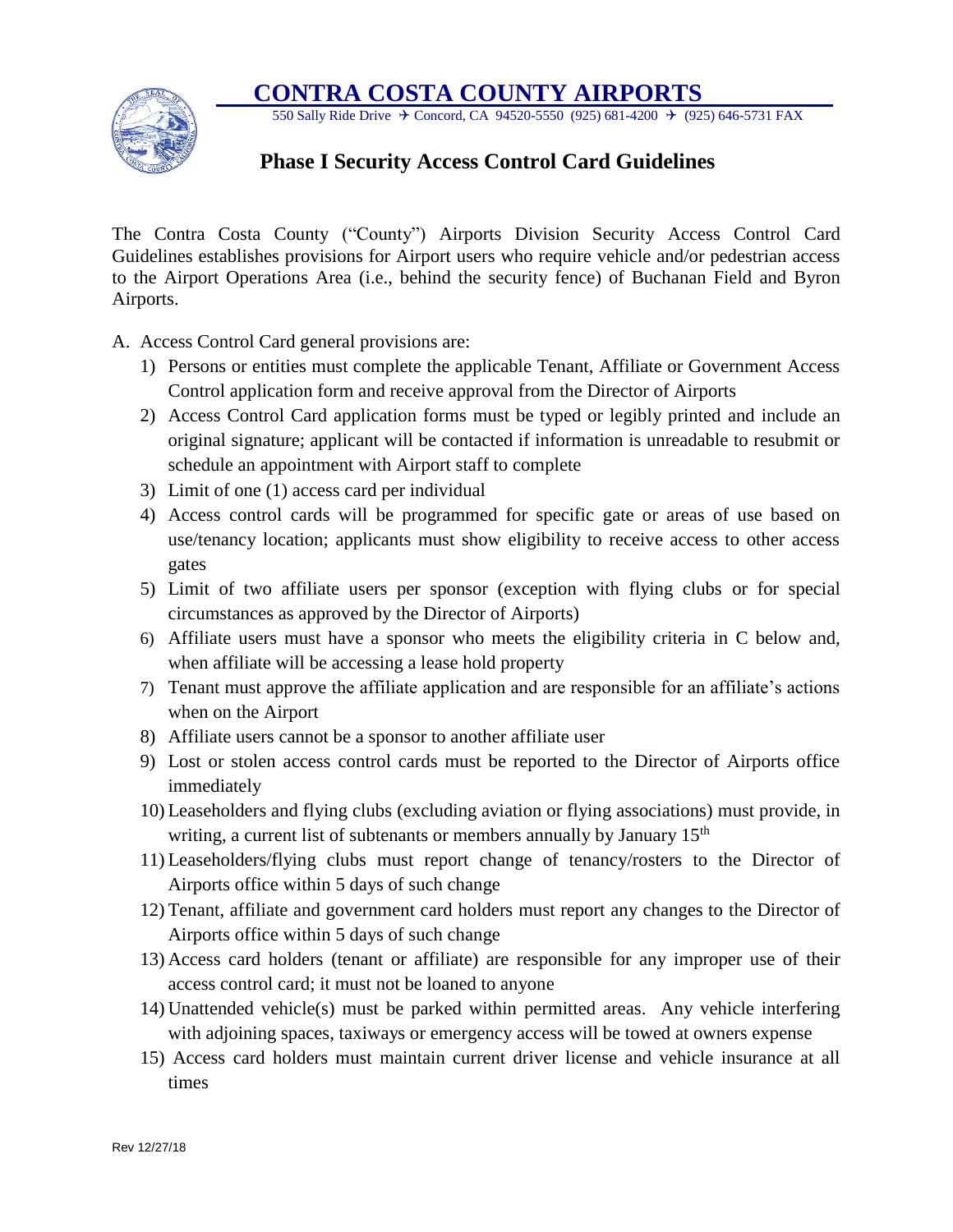- B. Access Control Cards will only be issued after the Director of Airport's office has received and verified the following:
	- 1) Completed Access Control Tenant, Affiliate or Government Application Form
	- 2) Provide proof of valid Driver License
	- 3) Payment of access control card deposit (may transfer existing deposit with evidence of an existing valid access key)
- C. Access Control Card eligibility:
	- 1) Tenants who have an existing Tie-Down Permit or Hangar Agreement with Contra Costa County
	- 2) Those who have lease agreements with Contra Costa County
	- 3) Those who are hangar subtenants and listed on the authorization hangar tenant roster as provided by each lease holder
	- 4) Those who are an employee, associate or relative of an authorized Airport business, lease holder or tenant (Affiliate user)
	- 5) Those who are an active member of a flying club or an active student pilot (Affiliate user)
	- 6) Authorized government employees
	- 7) Law enforcement and emergency personnel
	- 8) Persons who can demonstrate the need for access and are authorized by the Director of Airports
- D. Access Control Card Fees:
	- 1) \$30 deposit (An existing deposit may be transferred if applicant so desires)
		- a. Fully refundable if card is returned within 30 days of termination of tenancy or affiliation with the Airport
		- b. Failure to return card to the Director of Airports office within 30 days will result in forfeiture of deposit
	- 2) \$30 for replacement of lost or damaged cards
	- 3) No charge for replacement of a defective card if card is returned to the Director of Airports office
	- 4) \$15 per occurrence reactivation or access modification fee for tenants who have their gate cards deactivated or access is modified for any reason stated in E below
	- 5) Charge for authorized government entities may be waived if approved by Director of Airports
- E. Access Control Card may be deactivated or have access modified when:
	- 1) False information has been provided on application
	- 2) A change in tenancy is reported to the Director of Airports office
	- 3) Access card is reported lost, stolen or destroyed
	- 4) Access card is used by an unauthorized person or entity
	- 5) Tenant that terminates tenancy or when they no longer authorize an affiliate user
	- 6) Person or entity who violates Airport rules or regulations